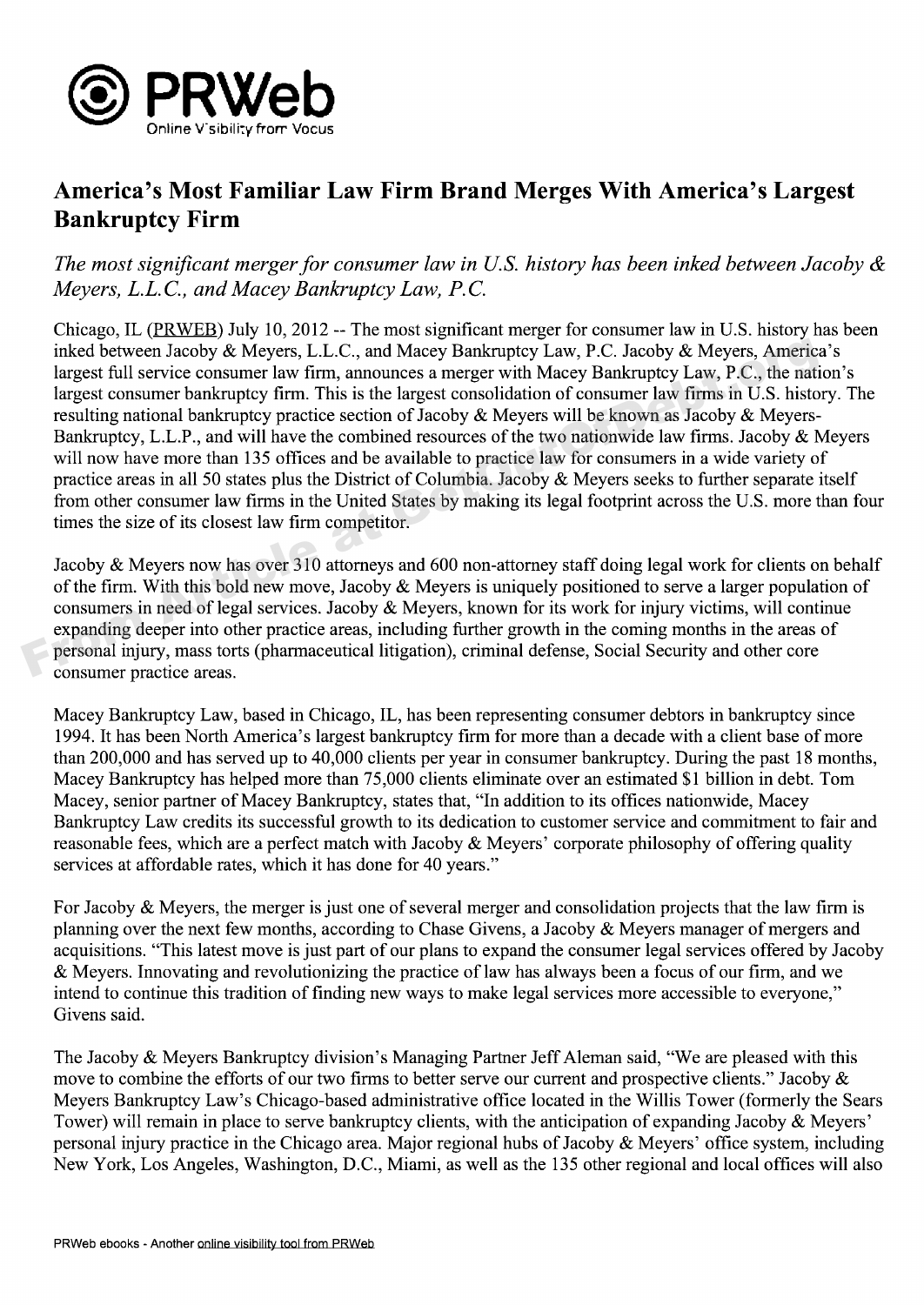

serve clients needing bankruptcy advice along with the other consumer legal services currently offered by Jacoby & Meyers. Please visit the firm's user-friendly, interactive and informative bankruptcy website at www.iacobymeversbankruptcy.com.

Jacoby & Meyers has also taken the lead in exploring Alternative Business Structures(ABS) similar to those already underway in the United Kingdom and Australia. The firm has undertaken legal action to allow non lawyers to invest in U.S. law firms. Last year, Jacoby & Meyers filed federal lawsuits in New York, New Jersey and Connecticut seeking to change bar association rules that curtail its ability to raise capital from outside investors. While a federal judge in New York dismissed the lawsuit there, saying the court lacks the jurisdiction to hear the case, the actions in New Jersey and Connecticut are proceeding, and the New York lawsuit is on appeal. With such investment, Jacoby & Meyers will be able to expand its services in communities where working-class, blue-collar and immigrant families reside.

While all 50 states currently ban outside non-lawyer investments in law firms, Washington, D.C. firms have been allowed to have non-lawyer investors for more than two decades. Len Jacoby, founding partner of Jacoby & Meyers said, "As this move by two of America's largest consumer law firms to consolidate legal services indicates, we will not wait on external capital to continue our expansion efforts and we expect to make several other announcements in the coming months regarding our growth to better serve clients." and Connecticut seeking to transportant more than the star current is soming to the contract investors. While a federal judge in New York dismissed the lawsuit there, saying the court lacks the jure to hear the case, the a

Contact: Robin Rainer Robin(dot) Rainer(at)j acobymeyers(dot) corn 334.944.2507

About Jacoby & Meyers: Jacoby & Meyers, recognized as a pioneer of consumer legal services reform, is America's largest full-service consumer law firm, helping clients and families obtain assistance in the U.S. legal system. It is Jacoby & Meyers' goal to make lawyers and the legal system more accessible and affordable for every American. Since its inception in 1972, Jacoby & Meyers has grown to become the largest, best known and one of the most innovative law firms in the U.S. with over 135 offices serving all 50 U.S. states. For more information on the Jacoby  $&$  Meyers law firm, go to www.jacobymeyers.com